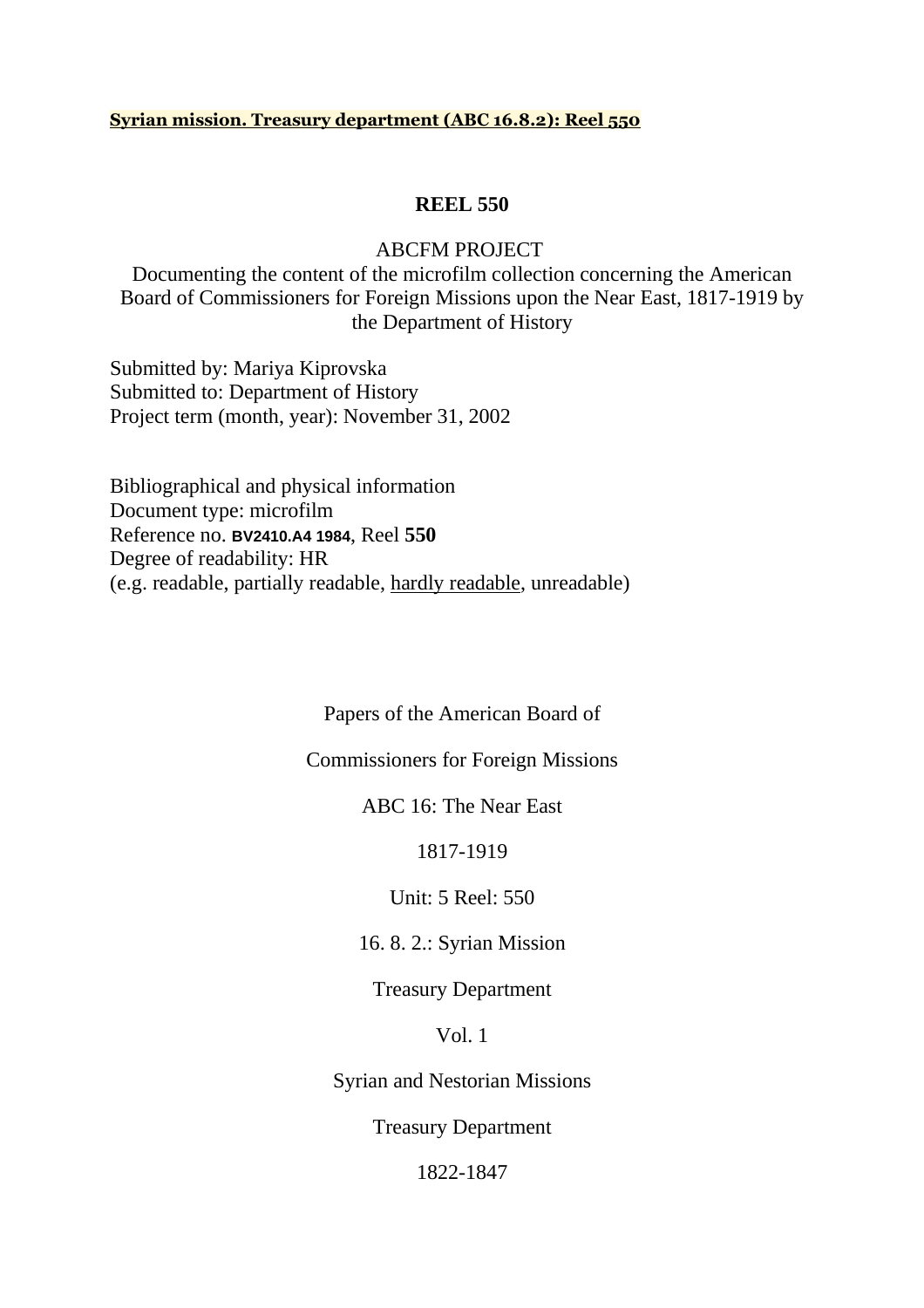## Letters

# Accounts

0003-0004:

Letter from Isaac Bird to Henry Hill, July 4, 1832

0005-0006:

Letter from Isaac Bird to Henry Hill, January 14, 1824

0007:

Letter from Mrs. Bird to Henry Hill, July 12, 1824

0009:

Letter from Bird to Henry Hill, January 11, 1825

0011:

Letter from Bird to Henry Hill, July 23, 1825

0014:

Letter from Bird to Henry Hill, July 15, 1826

0017:

Letter from Bird to Henry Hill, March 17, 1827

0020:

Letter from Bird to Henry Hill, July 24, 1827

0022:

Letter from Bird to Henry Hill, July 24, 1827

0024:

Letter from Bird to Henry Hill, Malta, July 22, 1828

0026:

Letter from Bird to Henry Hill, Malta, April 7, 1829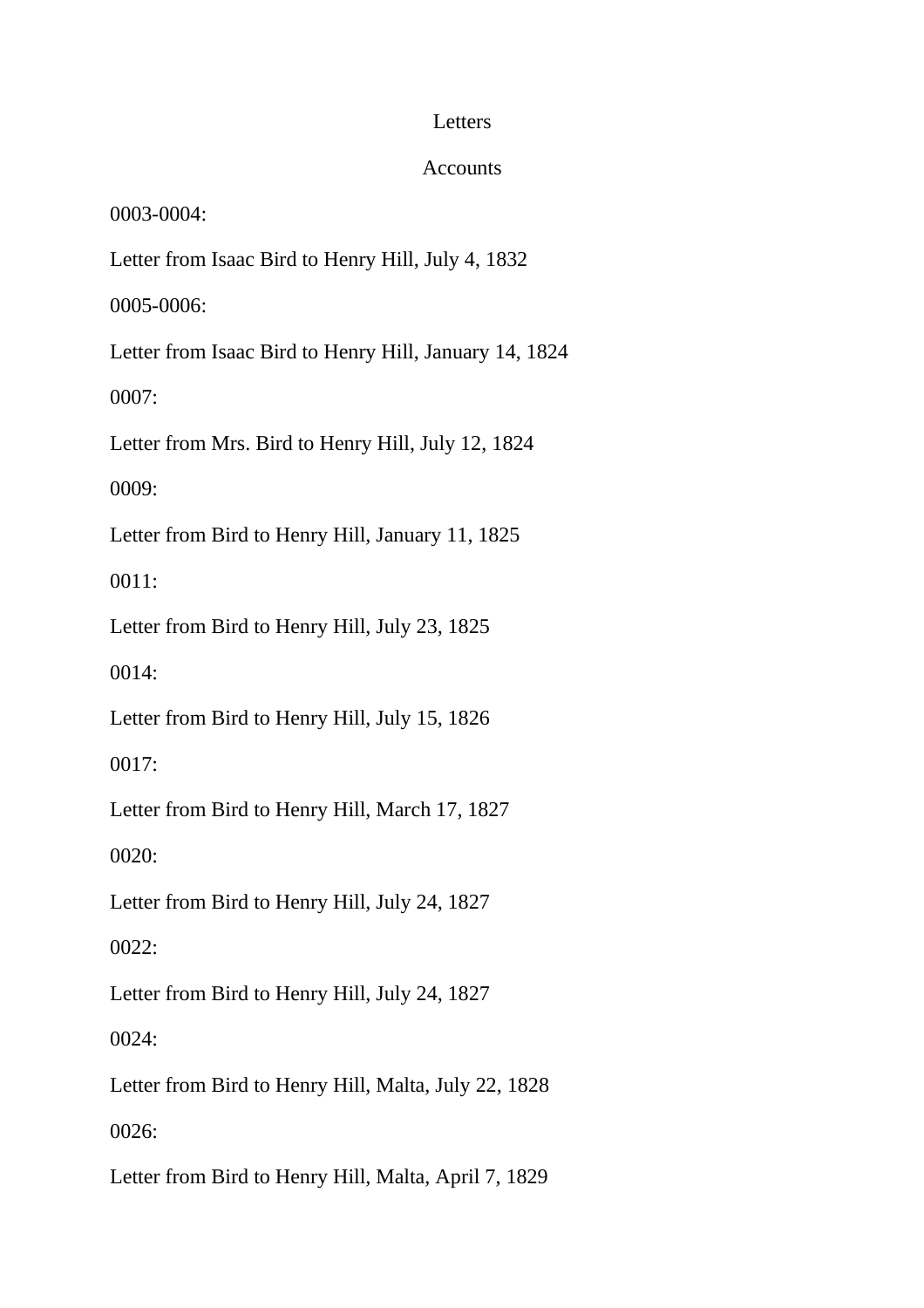Letter from Bird to Henry Hill, Malta, October 12, 1829 0030:

Letter from Bird to Henry Hill, Malta, September 5, 1829 0031:

Letter from Bird to Henry Hill, Malta, December 14, 1829 0033:

Letter from Bird to Henry Hill, Malta, March 2, 1830

0035:

Letter from Bird to Henry Hill, Beirut, February 28, 1831

0037:

Letter from Bird to Henry Hill, Beirut, June 14, 1833

0039:

Letter from Bird to Henry Hill, Beirut, June 14, 1833

0042:

Letter from Bird to Henry Hill, Beirut, April 22, 1834

0044:

Letter from Bird to Henry Hill, Beirut, April 16, 1835

0046:

Letter from Bird to Henry Hill, Smyrna, December 4, 1835

0050:

Letter from Bird to Henry Hill, March 27, 1838

0052:

Letter from Bird to Henry Hill, June 25, 1838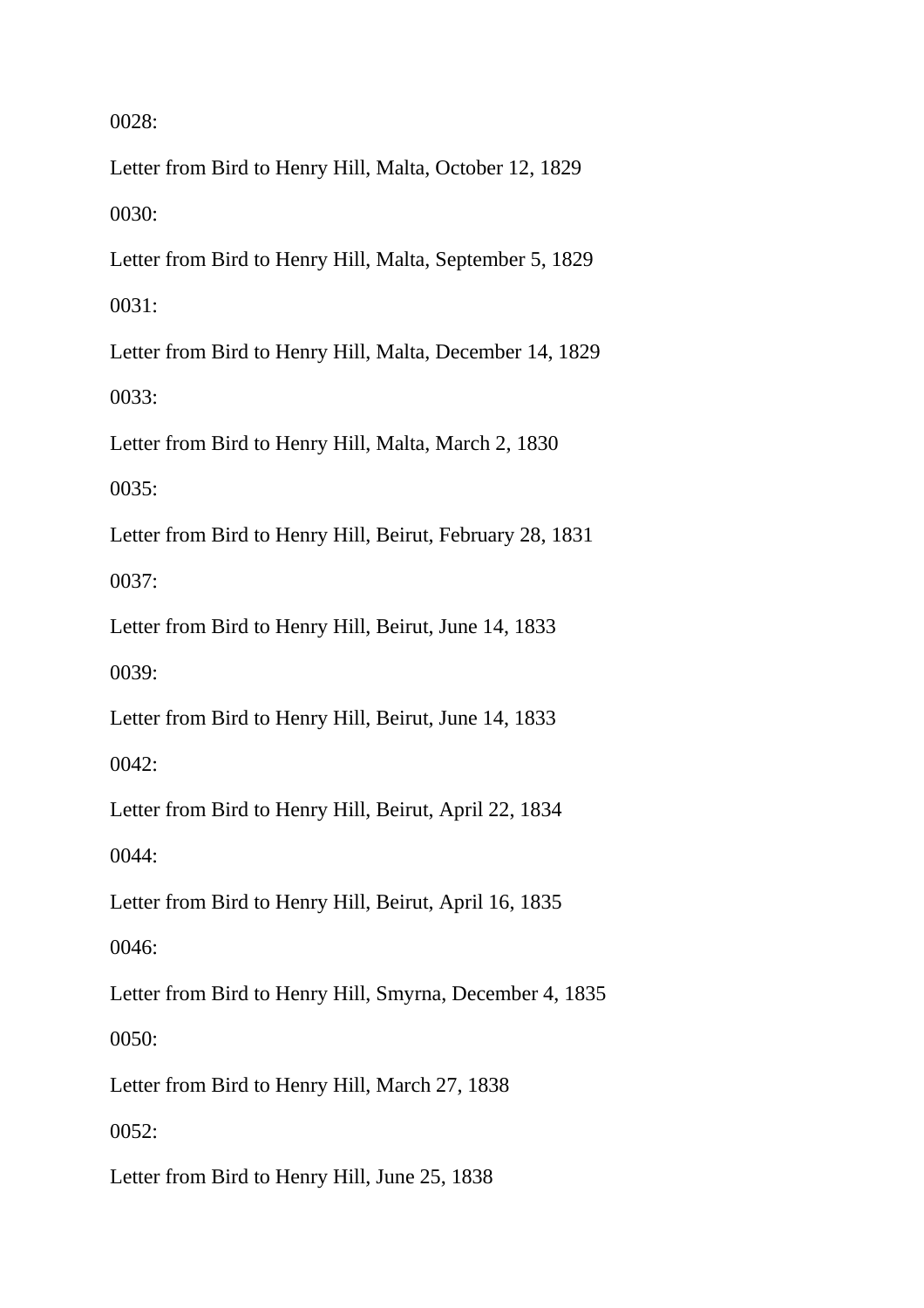Letter from Bird to Henry Hill, July 11, 1838

0055:

Letter from Bird to Henry Hill, Gorham, July 24, 1838

0056:

Letter from Bird to Henry Hill, Gorham, August 16, 1838 0058:

Letter from Bird to Henry Hill, Gorham, August 30, 1838

0060:

Letter from Bird to Henry Hill, November 10, 1838

0061:

Letter from Bird to Henry Hill, April 16, 1839

0064:

Letter from Calhoun to Henry Hill, Smyrna, June 5, 1844

0065:

Letter from Calhoun to Henry Hill, Beirut, April 29, 1846

0066:

Letter from Calhoun to Henry Hill, April 22, 1845

0081:

Statement A. Expenses of Station at Beirut (1845) by H. N. De Forest

0082:

Statement B. Expenses of Station on Lebanon (1845) by H. N. De Forest 0083:

Statement C. Incidental Expenses of the Mission (1845) by H. N. De Forest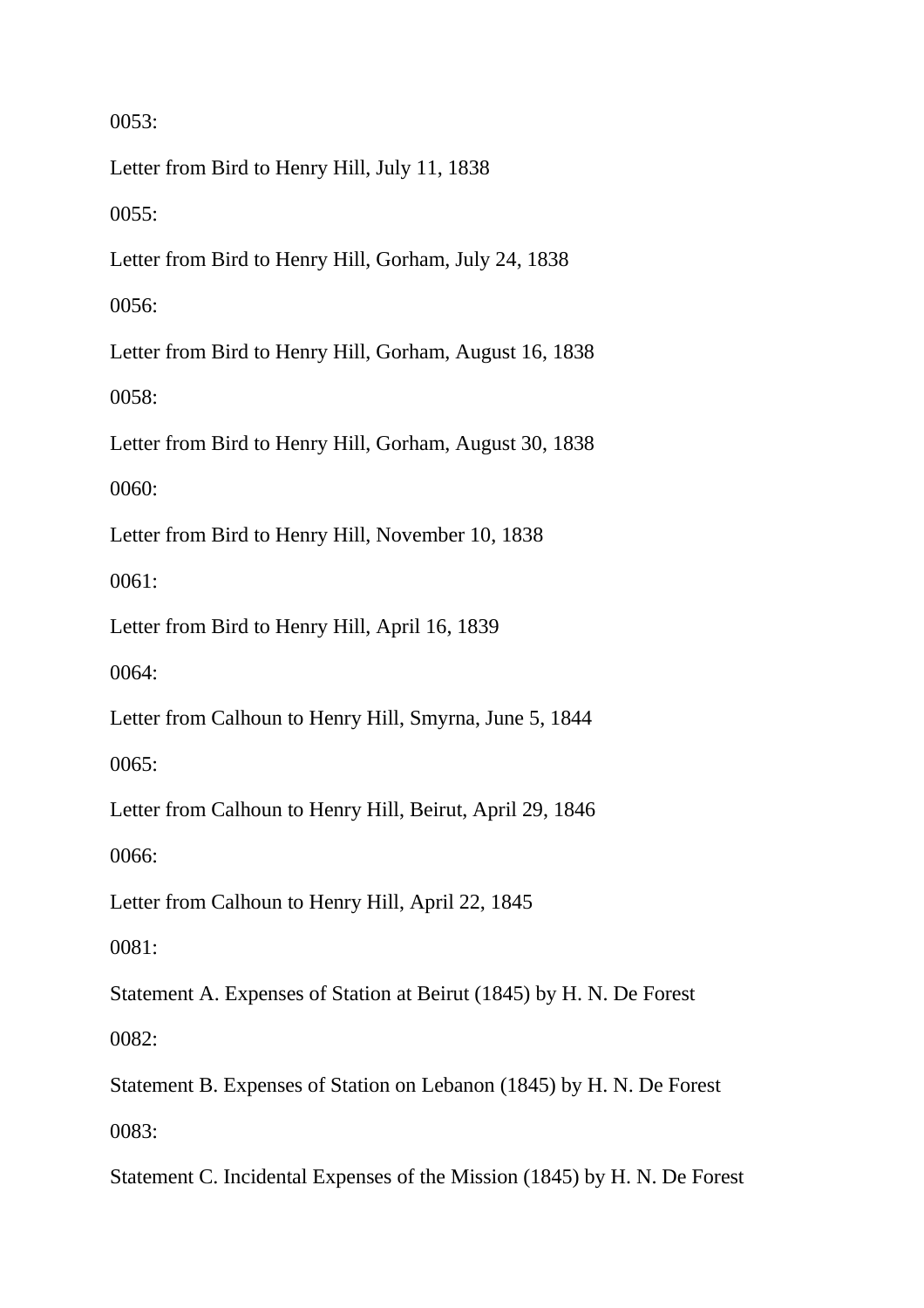Statement E. Balances to Credit and Debit of Henry Hill 0097:

Letter from H. N. De Forest to Henry Hill, October 9, 1843 0098:

Letter from H. N. De Forest to Henry Hill, November 9, 1843 0099:

Letter from H. N. De Forest to Henry Hill, Beirut, December 1, 1843 0100:

Letter from H. N. De Forest to Henry Hill, Beirut, January 9, 1844 0101:

Letter from H. N. De Forest to Henry Hill, Beirut, February 9, 1844 0102:

Letter from H. N. De Forest to Henry Hill, Beirut, March 9, 1844 0103:

Letter from H. N. De Forest to Henry Hill, Beirut, March 26, 1844 0104:

Letter from H. N. De Forest to Henry Hill, May 16, 1844

0105:

Letter from H. N. De Forest to Henry Hill, July 10, 1844

0106:

Letter from H. N. De Forest to Henry Hill, Beirut, August 2, 1844 0108:

Letter from H. N. De Forest to Henry Hill, August 5, 1844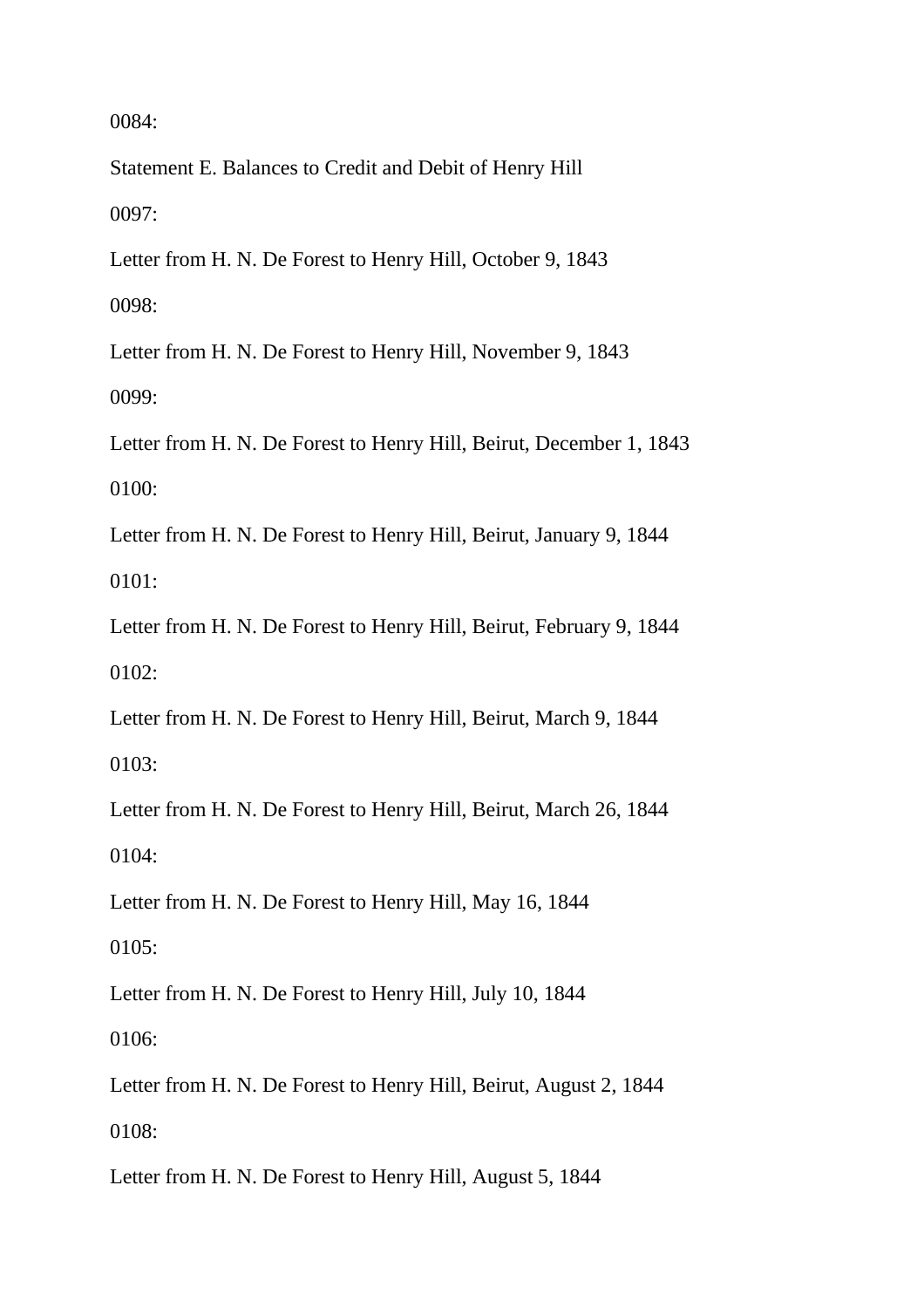0111-0144:

Letter from H. N. De Forest to Henry Hill, August 10, 1844 Letter from H. N. De Forest to Henry Hill, September 9, 1844 Letter from H. N. De Forest to Henry Hill, November 9, 1844

Letter from H. N. De Forest to Henry Hill, December 11, 1844

Letter from H. N. De Forest to Henry Hill, Beirut, Jan. 9, 1845

Letter from H. N. De Forest to Henry Hill, February 10, 1845

Letter from H. N. De Forest to Henry Hill, March 8, 1845

Letter from H. N. De Forest to Henry Hill, April 10, 1845

Letter from H. N. De Forest to Henry Hill, May 12, 1845

Letter from H. N. De Forest to Henry Hill, June 13, 1845

Letter from H. N. De Forest to Henry Hill, July 9, 1845

Letter from H. N. De Forest to Henry Hill, Sept. 1, 1845

Letter from H. N. De Forest to Henry Hill, October 10, 1845

Letter from H. N. De Forest to Henry Hill, December 12, 1845

Letter from H. N. De Forest to Henry Hill, January 16, 1846

Letter from H. N. De Forest to Henry Hill, February 11, 1846

Letter from H. N. De Forest to Henry Hill, March 11, 1846

Letter from H. N. De Forest to Henry Hill, April 8, 1846

Letter from H. N. De Forest to Henry Hill, May 9, 1846

Letter from H. N. De Forest to Henry Hill, June 6, 1846

Letter from H. N. De Forest to Henry Hill, July 9, 1846

Letter from H. N. De Forest to Henry Hill, August 8, 1846

Letter from H. N. De Forest to Henry Hill, September 11, 1846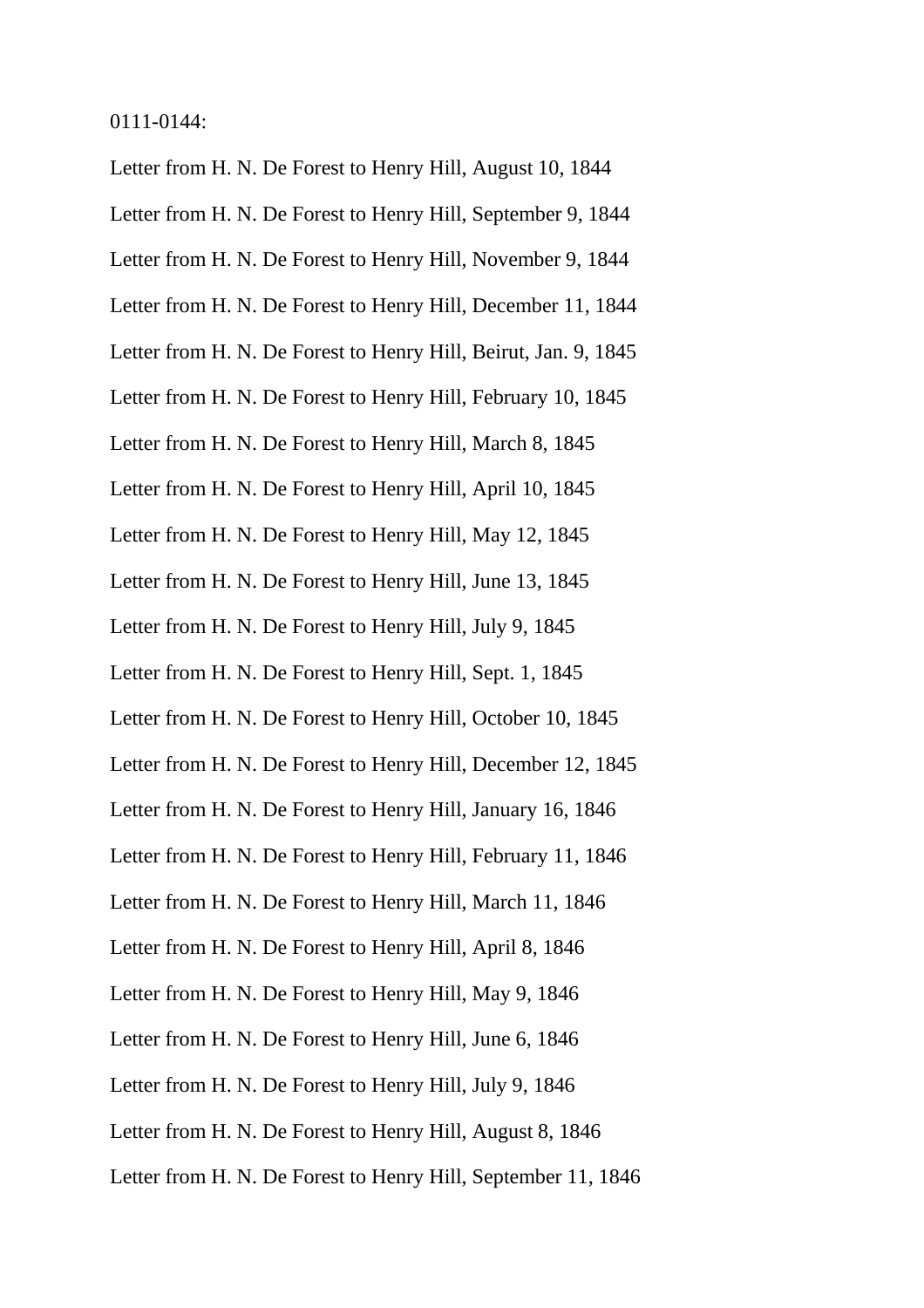Letter from H. N. De Forest to Henry Hill, October 7, 1846

Letter from H. N. De Forest to Henry Hill, November 12, 1846

Letter from H. N. De Forest to Henry Hill, December 11, 1846

0145-0168:

Letters from Isa Dodge to Henry Hill:

- 1. December 15, 1832
- 2. March 19, 1833
- 3. April 10, 1833
- 4. July 4, 1833
- 5. August 27, 1833
- 6. October 17, 1833
- 7. January 8, 1834
- 8. May 12, 1834
- 9. July 28, 1834
- 10.January 7, 1835

0169:

Letter from P. Fisk to P. Evarts, April 2, 1823

0172-0186:

Letters from Pliny Fisk to Henry Hill

- 1. June 25, 1823
- 2. December 31, 1823
- 3. October 1, 1824
- 4. October 20, 1824
- 5. January 1, 1825
- 6. June 13, 1825
- 7. July 14, 1836

0186-0205:

Letters from J. Hebard to Henry Hill

- 1. August 1, 1837
- 2. August 14, 1837
- 3. Jan. 18, 1838
- 4. June 14, 1838
- 5. April 15, 1840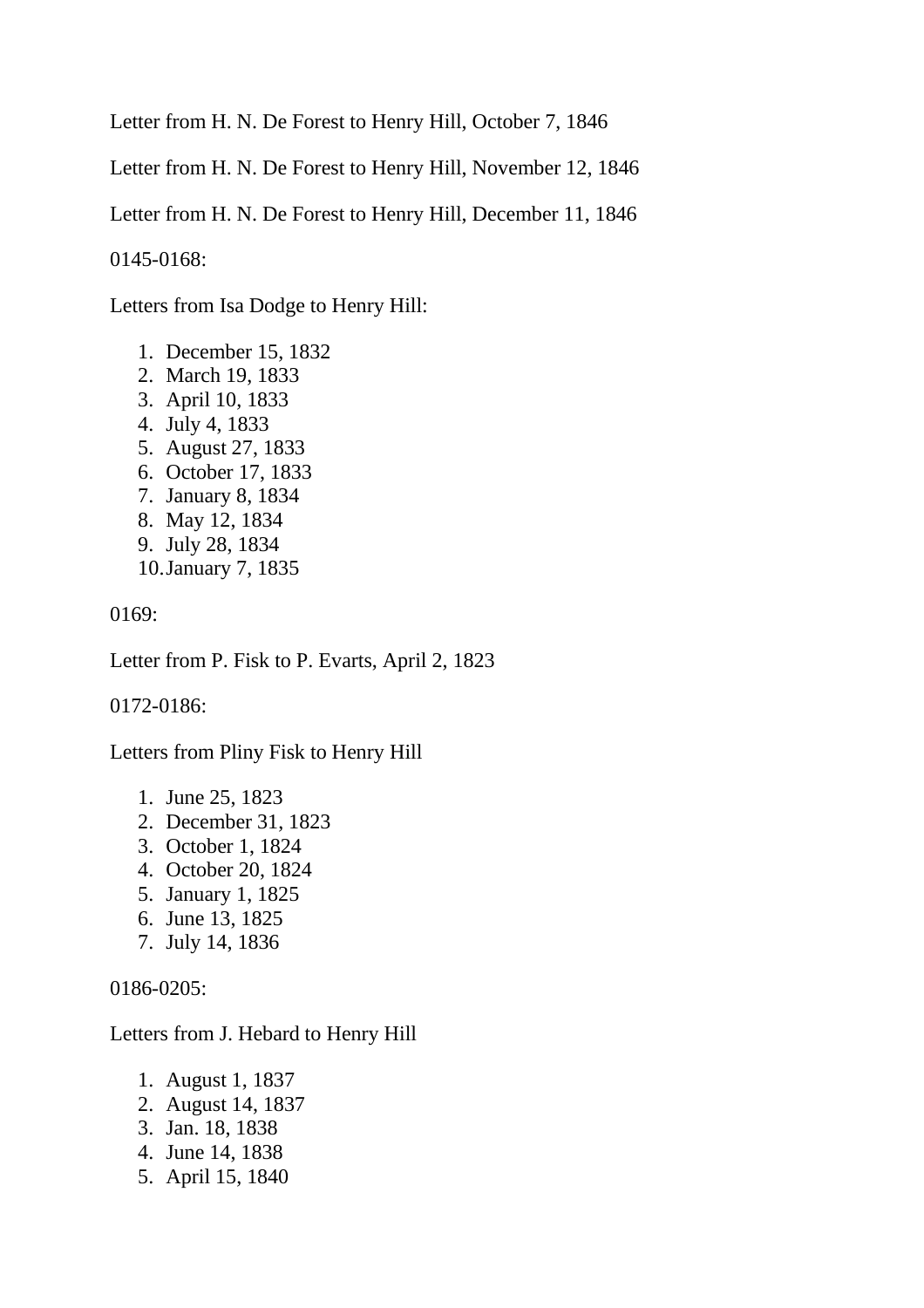- 6. November 30, 1840
- 7. May 12, 1846

0206-0243:

Letters from John Lanneau to Henry Hill

- 1. July 9, 1836
- 2. September 15, 1836
- 3. October 3, 1836
- 4. April 22, 1837
- 5. May 1, 1837
- 6. November 10, 1837
- 7. January 14, 1838
- 8. July 20, 1840 to R. Anderson
- 9. May 8, 1843
- 10.March 1, 1844
- 11.April 10, 1846
- 12.July 29, 1846
- 13.November 17, 1846

0244-0250:

Letters fro Laurie to H. Hill

- 1. July 13, 1844
- 2. January 10, 1845
- 3. February 5, 1845
- 4. July 31, 1845

0251:

Letter from Charles S. Sherman to H. Hill, Sept. 28, 1842

0252-0281:

Letters from Eli Smith to H. Hill

- 1. February 17, 1829
- 2. October 8, 1829
- 3. November 5, 1829
- 4. December 10, 1829
- 5. January 20, 1830
- 6. February 25, 1830
- 7. March 30, 1830
- 8. March 16, 1830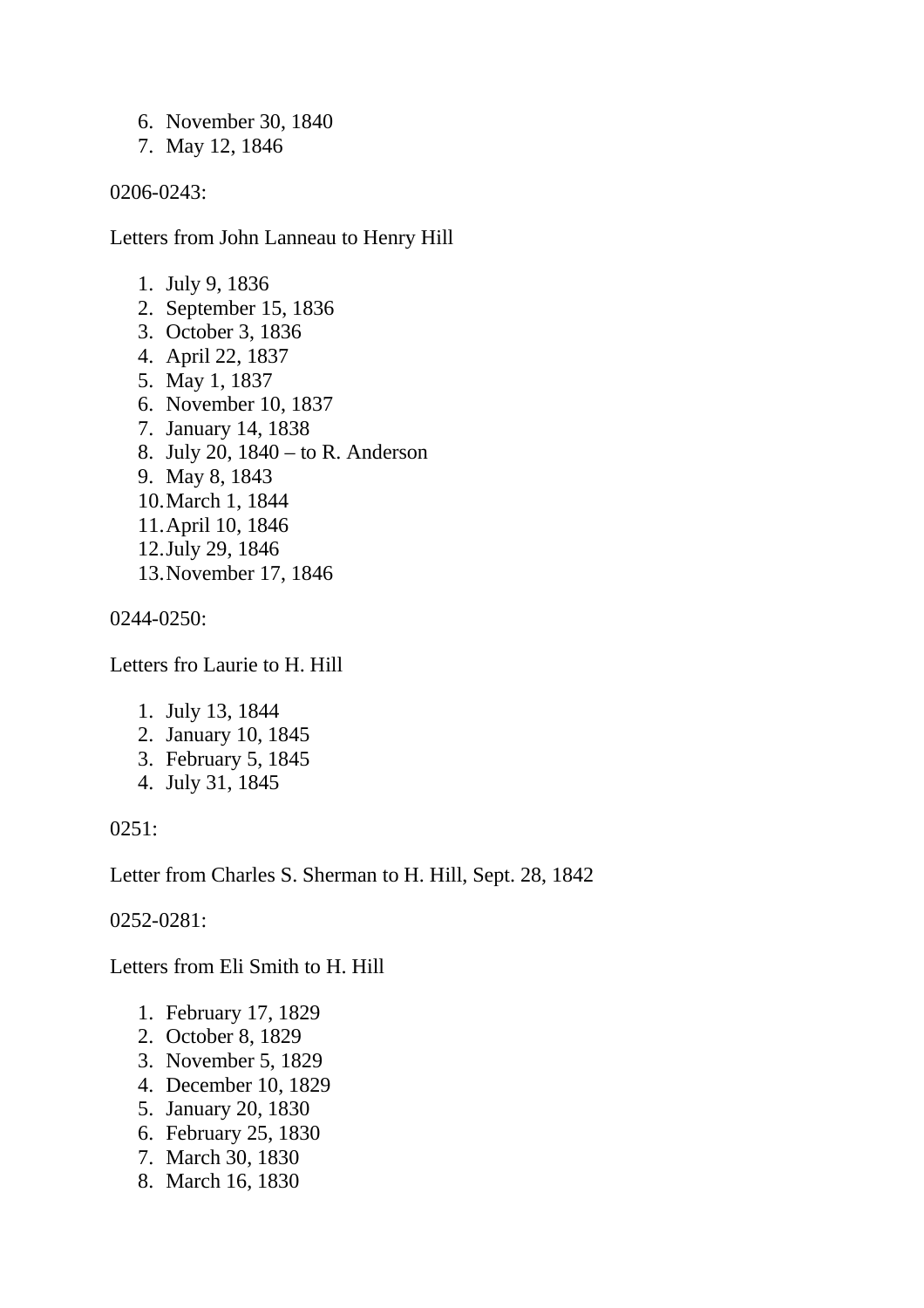9. March 10, 1830 10.May 15, 1830 11.January 15, 1831

0282-0353:

Letters from Smith to Hill

1. July 8, 1831 2. September 2, 1831 3. June 12, 1831 4. August 1, 1831 5. July 1, 1834 6. September 4, 1834 7. March 18, 1835 8. June 19, 1835 9. July 1, 1835 10.August 6, 1835 11.Nov. 26, 1835 12.January 1, 1836 13.April 29, 1836 14.September 10, 1836 15.November 1, 1836 16.February 7, 1837 17.March 27, 1837 18.May 24, 1837 19.January 1, 1837 20.June 30, 1838 21.January 20, 1840 22.January 29, 1840 23.September 22, 1840 24.March 15, 1841 25.March 23, 1841 26.August 2, 1842

0354-0405:

Letters:

- 1. February 22, 1843 from Smith to Thompson
- 2. January 10, 1844 From Smith to Hill
- 3. March 20, 1844 from Smith to Hill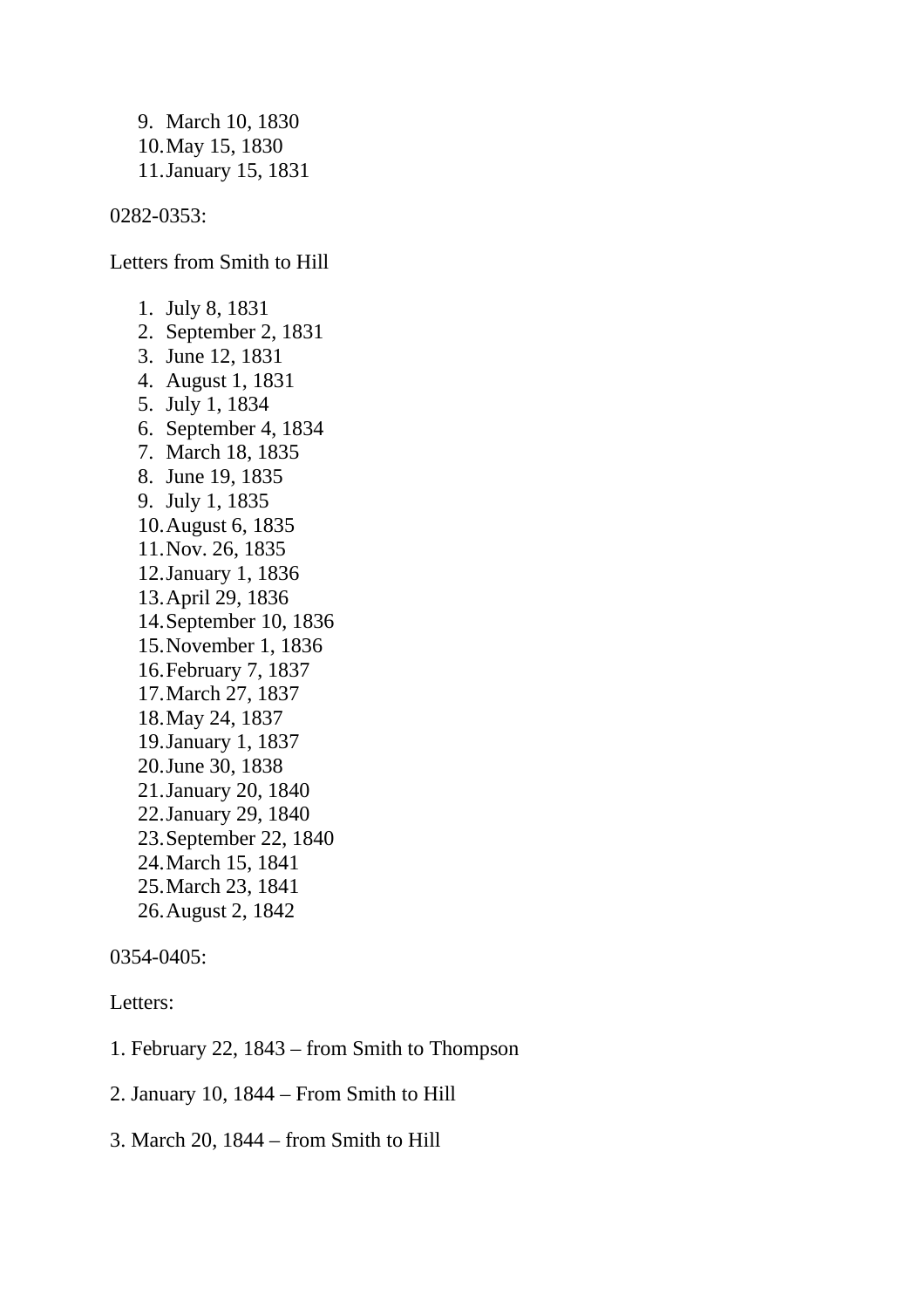- 1. October 27, 1845 from Smith to Hill
- 2. July 30, 1846 from Smith to Hill
- 3. July 19, 1842 from Thompson to Hill
- 4. July 23, 1843 from Thompson to Hill
- 5. February 5, 1834 from Thompson to Hill
- 6. October 8, 1834 from Thompson to Hill
- 7. July 4, 1834 from Thompson to Hill
- 8. February 1, 1836 from Thompson to Hill
- 9. June 27, 1836 from Thompson to Hill
- 10.July 25, 1836 from Thompson to Hill
- 11.February 20, 1837 from Thompson to Hill
- 12.June 30, 1837 from Thompson to Hill
- 13.August 6, 1837 from Thompson to Hill
- 14.January 1 to December 31, 1837 from Thompson to Hill
- 15.January 19, 1838 from Thompson to Hill
- 16.May 24, 1838 from Thompson to Hill
- 17.July 5, 1838 from Thompson to Hill
- 18.August 3, 1838 from Thompson to Hill
- 19.August 7, 1838 from Thompson to Hill
- 20.August 31, 1838 from Thompson to Hill
- 21.October 26, 1838 from Thompson to Hill

- 1. May 1, 1839 from Laneau to Hill
- 2. January 19, 1839 from Thompson to Hill
- 3. February 11, 1839 from Thompson to Hill
- 4. May 1, 1839 from Thompson to Hill
- 5. June 13, 1839 from Thompson to Hill
- 6. July 15, 1839 from Thompson to Hill
	- 1. November 12, 1839 from Thompson to Hill
	- 2. April 5, 1840 from Thompson to Hill
	- 3. April 28, 1840 from Thompson to Hill
	- 4. July 23, 1840 from Thompson to Hill
	- 5. November 17, 1840 from Thompson to Hill
	- 6. January 20, 1841 from Thompson to Hill
	- 7. February 4, 1841 from Thompson to Hill
	- 8. February 22, 1841 from Thompson to Hill
	- 9. February 27, 1841 from Thompson to Hill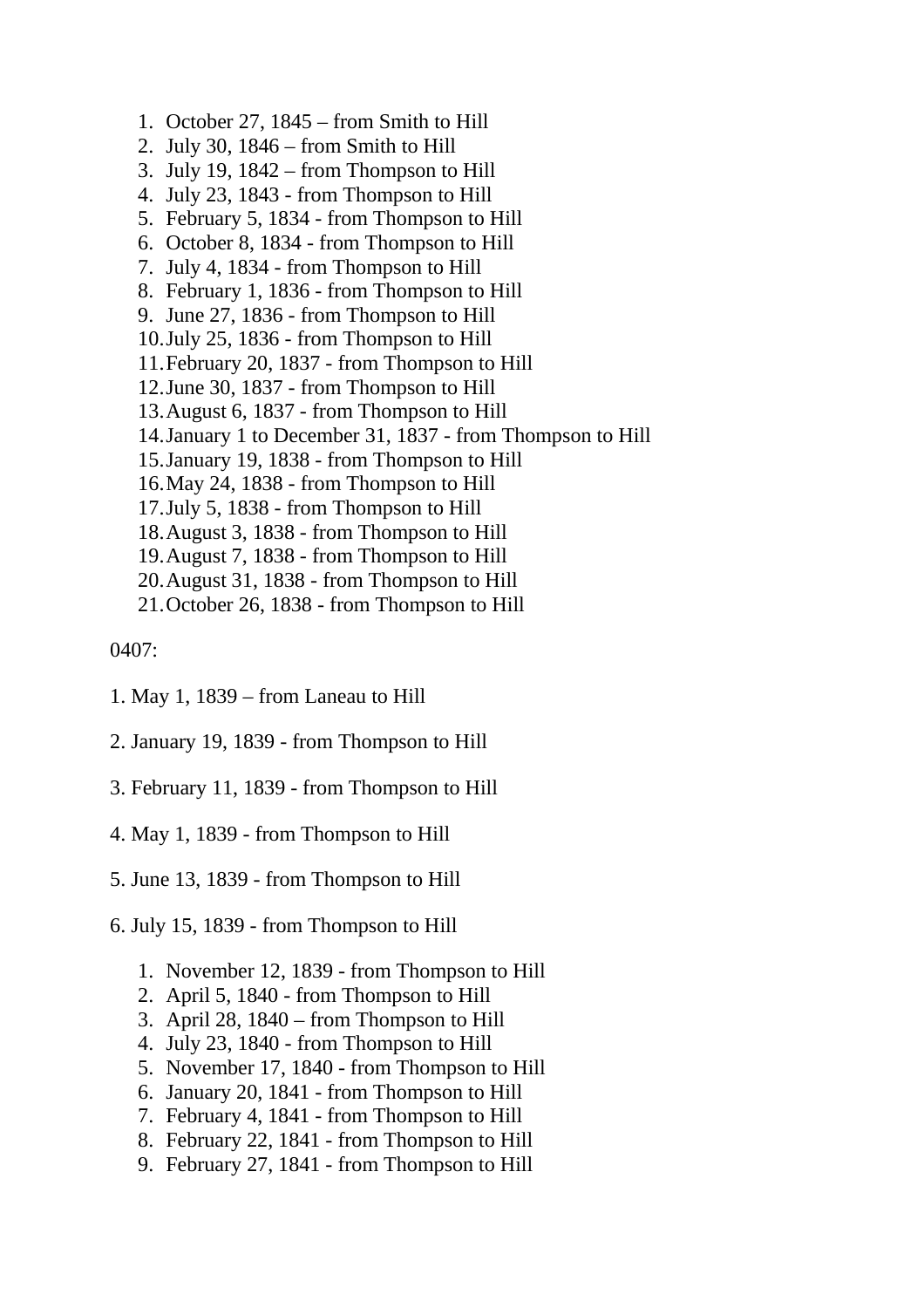10.March 17, 1841 - from Thompson to Hill 11.June 21, 1841 - from Thompson to Hill 12.July 23, 1841 - from Thompson to Hill 13.Novem. 6, 1841 - from Thompson to Hill 14.March 7, 1842 - from Thompson to Hill 15.April 8, 1842 - from Thompson to Hill 16.May 6, 1842 - from Thompson to Hill 17.June 7, 1842 - from Thompson to Hill 18.July 7, 1842 - from Thompson to Hill 19.Aug. 6, 1842 - from Thompson to Hill 20.Aug. 31, 1842 - from Thompson to Hill 21.Sept. 8, 1842 - from Thompson to Hill 22.November 20, 1842 - from Thompson to Hill 23.December 5, 1842 - from Thompson to Hill 24.Jan. 7, 1843 - from Thompson to Hill 25.February 6, 1843 - from Thompson to Hill 26.March 8, 1843 - from Thompson to Hill 27.May 8, 1843 – from Thompson to Hill 28.June 11, 1843 - from Thompson to Hill 29.July 10, 1843 - from Thompson to Hill 30.August 10, 1843 - from Thompson to Hill 31.Sept. 9, 1843 - from Thompson to Hill 32.Oct. 3, 1843 - from Thompson to Hill

Letters from Betsy Tildon to Hill:

1. February, 1837

2. July 1, 1837

Letters from Van Dyck to Hill:

1. February 22, 1841

2. May 1, 1843

3. Aug. 10, 1846

Letters from G. Whiting to Hill:

1. April 26, 1830

2. February 27, 1831

3. December 9, 1831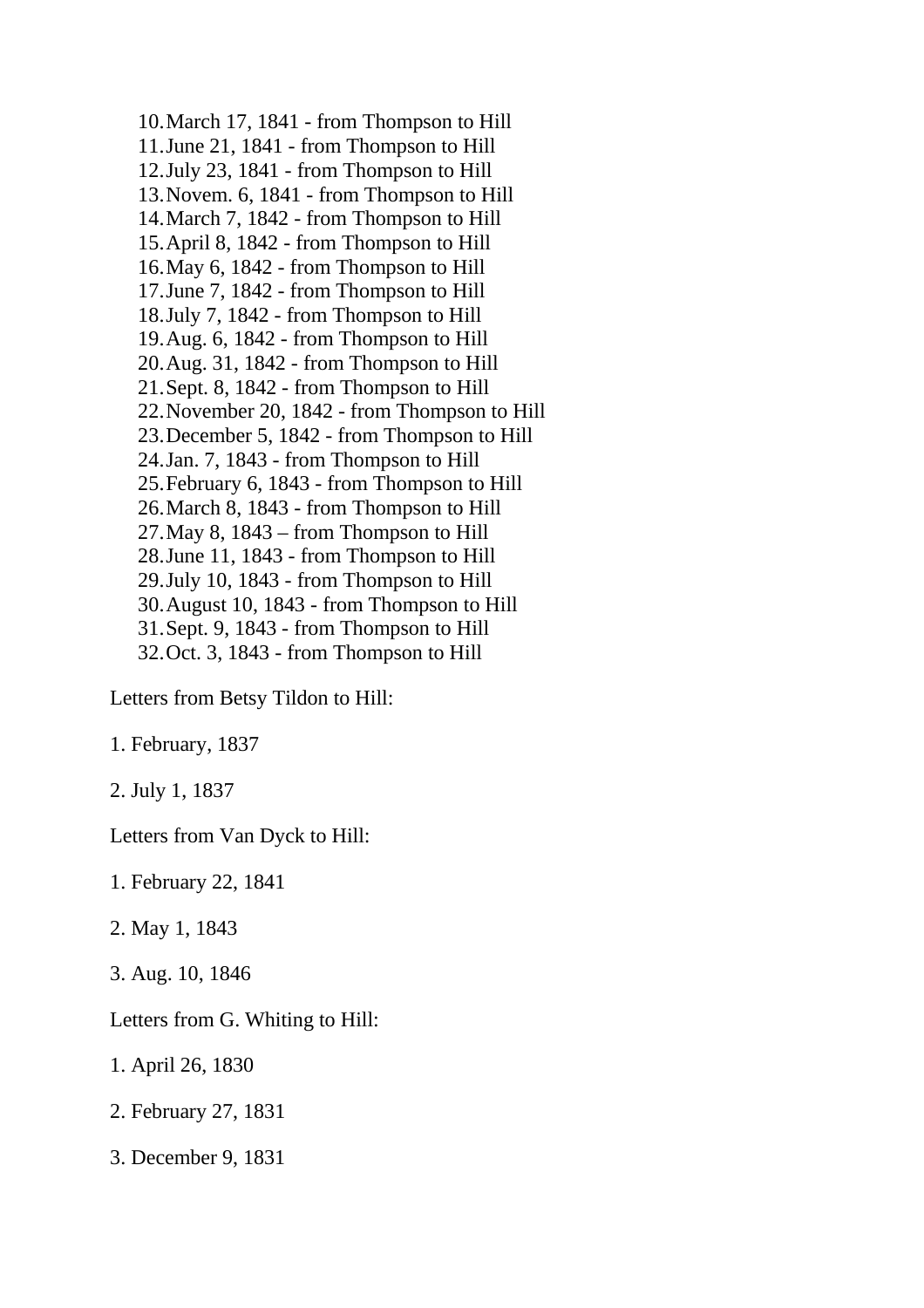4. January 26, 1832

5. January 21, 1833

6. May 1, 1833

- 1. July 4, 1833
- 2. Jan. 24, 1834
- 3. May 13, 1834
- 4. Jan. 7, 1835
- 5. June 30, 1835
- 6. March 15, 1837
- 7. July, 1837
- 8. March 26, 1839
- 9. August 2, 1839
- 10.November 28, 1839
- 11.May 15, 1841
- 12.January 26, 1842
- 13.March 31, 1843 14.June 11, 1845

Letters from A. Grant to Hill:

1.January 25, 1837

2. December 31, 1831

- 3. September 29, 1837
- 4. December 28, 1837
- 5. July 2, 1838
- 6. May, 1839
- 7. July 5, 1839
- 8. Sept. 27, 1839
- 9. December 25, 1839
- 1. March, 1841
- 2. September 7, 1841
- 3. December 31, 1841
- 4. May 5, 1842
- 5. Oct. 11, 1842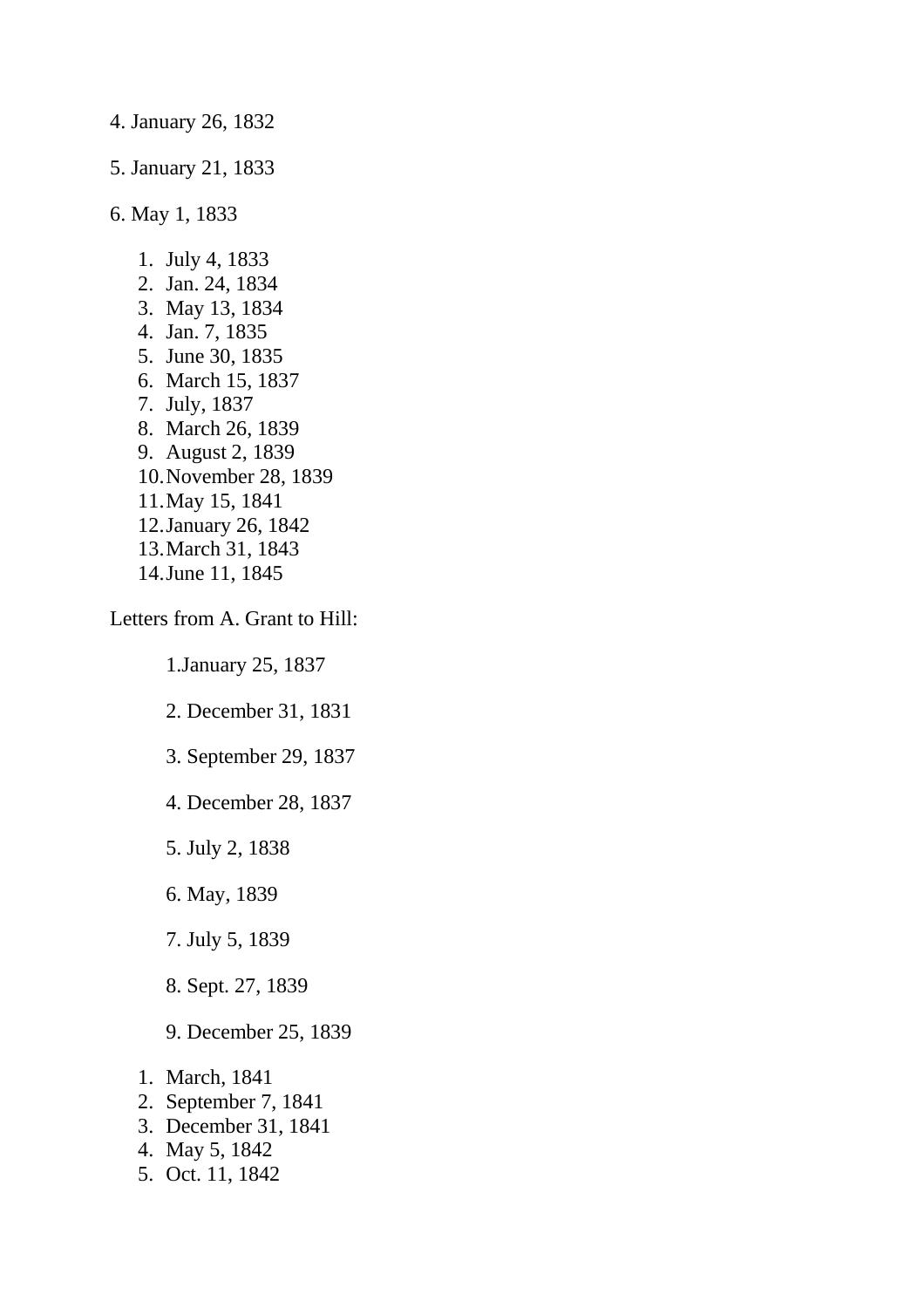6. March 10, 1843 7. May 6, 1843 8. June 2, 1844 9. March 1, 1844 10.Jan. 8, 1842 11.Jan. 18, 1842 12.August 23, 1842 13.July 1, 1837

Letters from Holladay to Hill:

- 1. December 29, 1837
- 2. July 3, 1838
- Letters from James Menick to Hill
- 1. July 31, 1835
- 2. September 1, 1836
- 3. September 12, 1836
- 4. December 28, 1836
- 5. July 1, 1837
- 6. March 8, 1838
- 7. November 1, 1838
- 8. December 27, 1838
- 9. April 1, 1839
- 10. June 31, 1839
	- 1. November 23, 1839
	- 2. May 20, 1846

Letters from Perkins to Hill:

1. January 1, 1834

2. May 14, 1834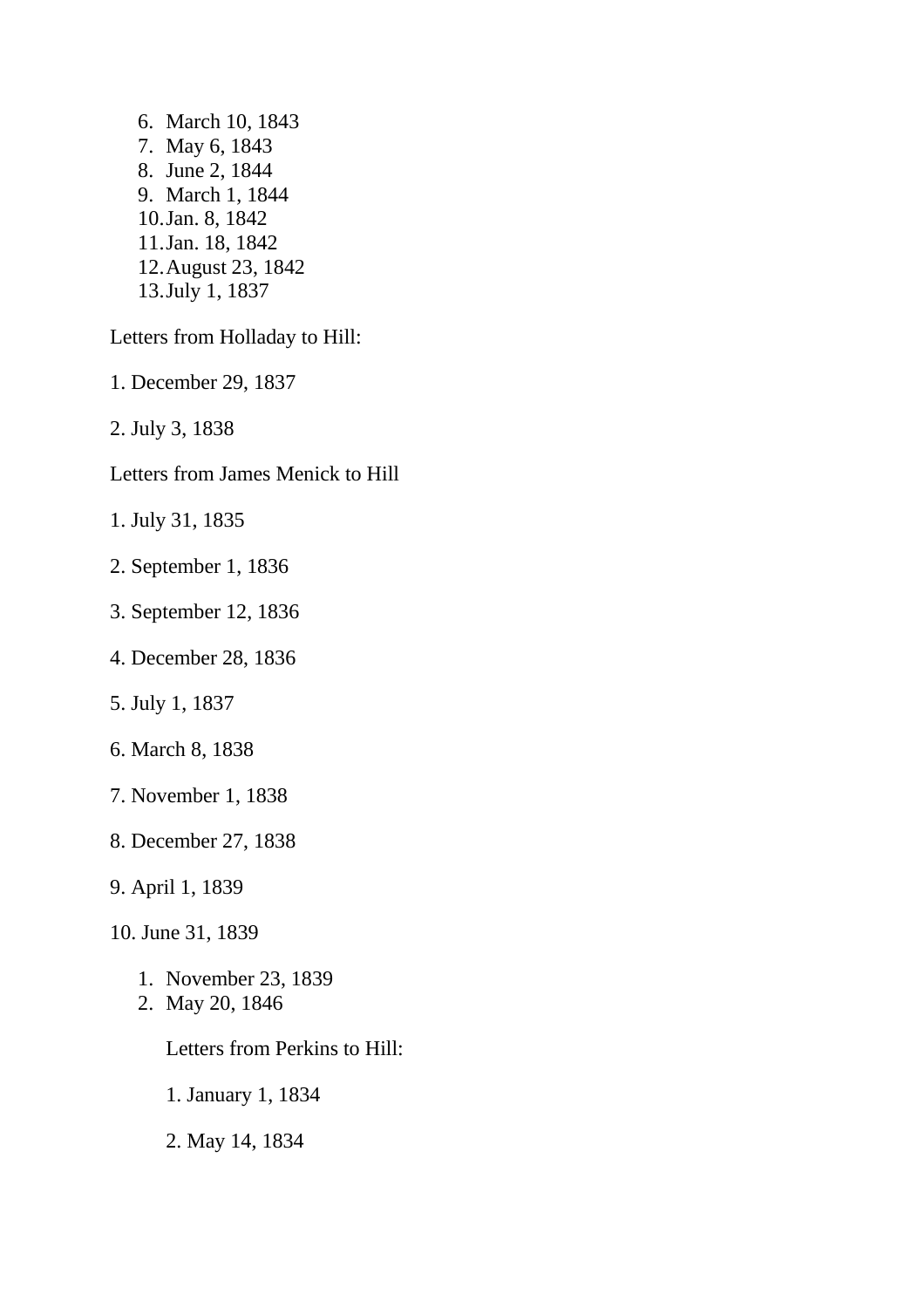- 3. December 31, 1834
- 4. July 1, 1835
- 5. Jan. 1, 1836
- 6. June 30, 1836
- 7. August 16, 1836
- 8. December 31, 1836
- 9. June 30, 1837
- 10. December 30, 1837
- 11. February 27, 1838
- 12. June 13, 1839
- 3. February 21, 1842
- 4. June 29, 1842
- 5. July 1, 1842
- 6. November 24, 1842
- 7. April 6, 1843
- 8. April 24, 1843
- 9. Sept. 21, 1843
- 10.April 22, 1844

Letters from W. R. Stocking to Hill:

- 1. September 20, 1837
- 2. December 28, 1837
- 3. May 22, 1839
- 4. July 9, 1839
- 5. Oct. 8, 1839
- 6. October 21, 1839
- 7. February 14, 1840
- 8. March 25, 1840